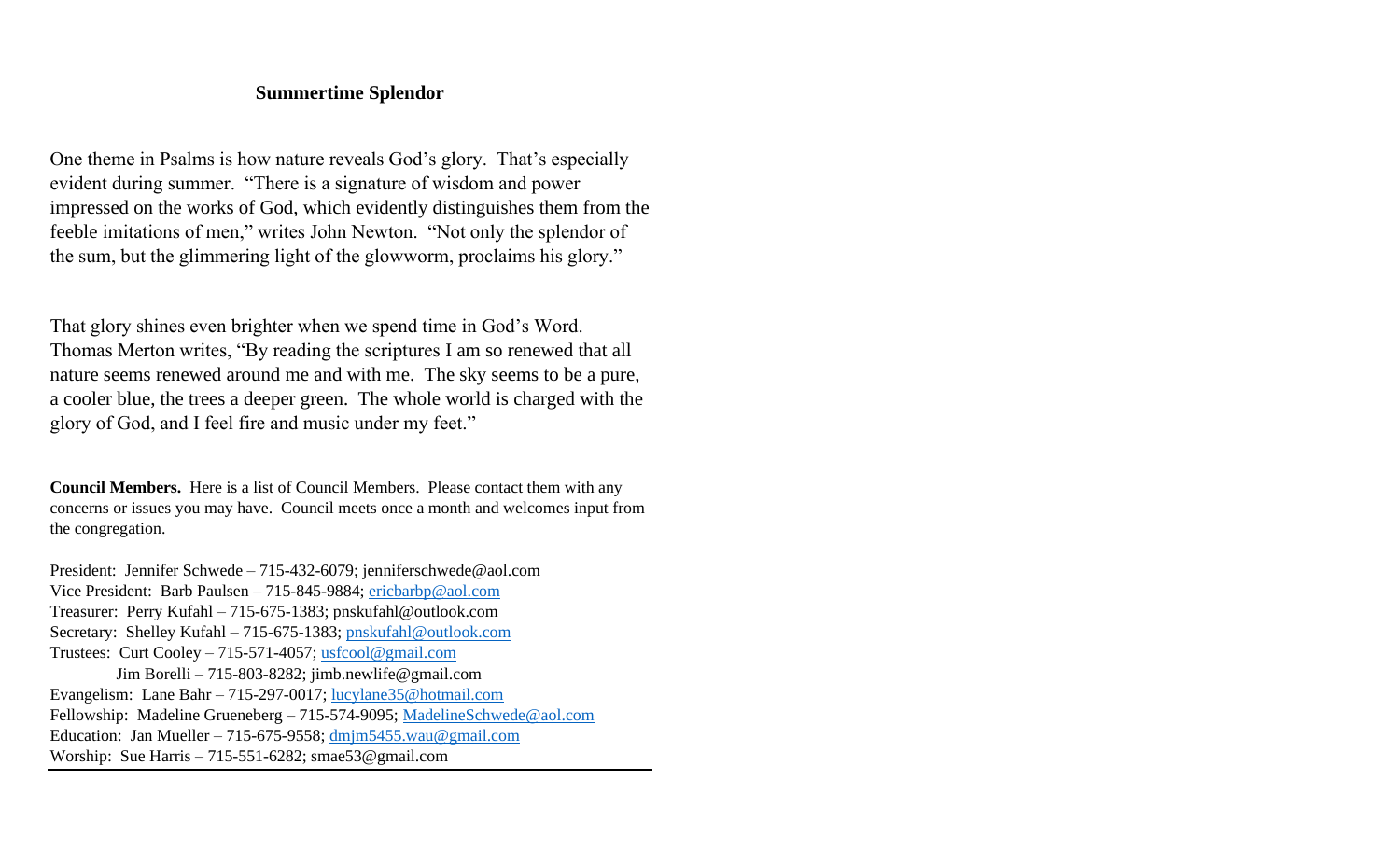**Council Meeting Minutes.** Copies of the minutes from the most recently held Council meeting are by the mailboxes. Please feel free to pick up a copy. If more are needed, please contact the church office.

**Help Needed.** It is with hope and great anticipation warmer weather is just ahead to beautify the church planter with flowers. In order to keep the flowers beautiful throughout the growing season we will need to have a group of volunteers to water the plants. Having a group of at least 4-6 volunteers would mean a commitment of watering one week each month during the summer. Please contact Jan Mueller at 715-675-9558 if you are willing to volunteer to water the planter.

**St. John Web Page.** Looking for some inspiration to make a great first impression!! Looking for helpers who are interested in updating our church web page. Hoping to make the web page more exciting and user friendly. We have had so many helpful people doing a great job with our current web page and also with Facebook. It has been great to see pictures of our Church and parishioners on Facebook. The council would like our community to see how wonderful our Church is and upgrading our web site is one way to do this. If you are interested in learning more about web design or have knowledge of web design and are willing to share your knowledge, we would love to hear from you. Any suggestions are welcome!!! We already have some volunteers but the more the merrier. Any questions call Barb Paulsen 715-845-9884.

**Cleaning Person Needed.** Do you have some free time during the week? Want to earn a little extra money? St. John's is looking for somebody who has about four hours a week to clean. If you're interested or would like additional information, please reach out to Jennifer Schwede at 715-432-6079 or jenniferschwede@aol.com.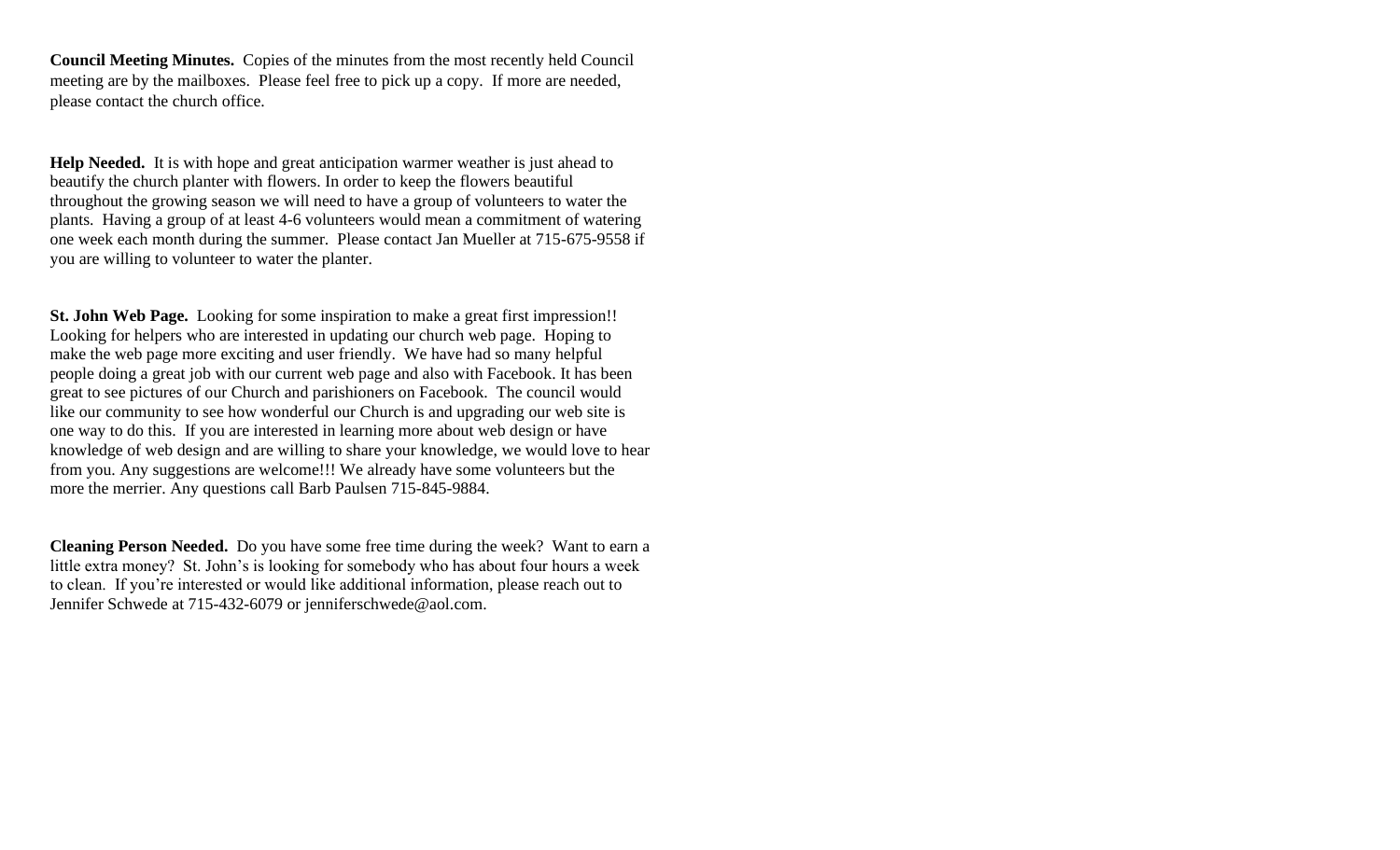| <b>Financial Report for April, 2022</b> |                             |      |                                    |  |  |  |
|-----------------------------------------|-----------------------------|------|------------------------------------|--|--|--|
| <b>Income Received</b>                  | <b>April</b><br>\$12,336.90 |      | <b>Year-to-Date</b><br>\$45,682.77 |  |  |  |
| <b>Expenses Paid</b>                    | \$10,473.87                 |      | \$33,621.35                        |  |  |  |
|                                         |                             |      |                                    |  |  |  |
| <b>Difference</b>                       | \$1,863.03                  |      | \$12,061.42                        |  |  |  |
| <b>Attendance Report</b>                |                             |      |                                    |  |  |  |
|                                         |                             | 2022 | 2021                               |  |  |  |
| Average Weekly/April                    |                             | 124  | 103                                |  |  |  |
| Average Weekly/Year-to-Date             |                             | 90   | 107                                |  |  |  |

**Spring Cleaning.** Spring cleaning time is here! If you have an hour or two to spare, come and help with cleaning and sprucing up. We will meet on Tuesday, June 7, at 6:00 p.m.

**Fellowship Help Needed!** I am looking for help with fellowship on Sundays! There is a sign-up sheet and fellowship "duties" on the bulletin board outside the kitchen. Please sign up for a Sunday if you are able and willing to help. If you have any questions, please contact Maddie Grueneberg at [madelineschwede@aol.com.](mailto:madelineschwede@aol.com)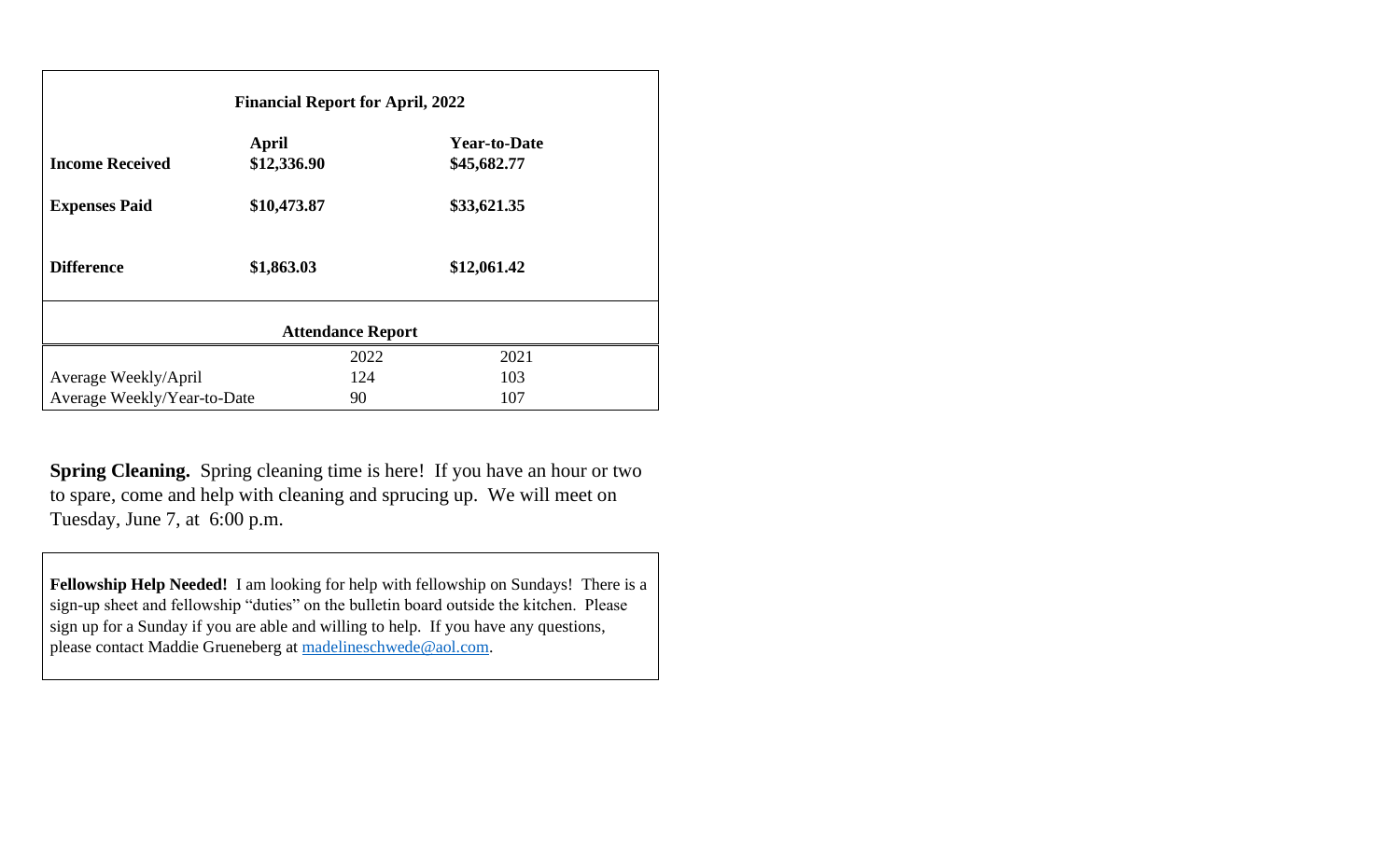**Homebound Parishioners.** The following parishioners are no longer able to consistently attend worship services. I visit them to remind them that they are loved by God and loved by their community of faith, St. John. Sometimes it is helpful to hear those reminders from someone.

| Carol Fitzke                     | <b>Harley Goetsch</b>    | Joanne Zahn                       |
|----------------------------------|--------------------------|-----------------------------------|
| 237227 N. 120 <sup>th</sup> Ave. | Rennes Health/Rehab Ctr. | 3001 Westhill Dr.                 |
| Wausau, WI 54401                 | 4810 Barbican Avenue     | Room 208                          |
|                                  | Weston, WI 54476         | Wausau, WI 54401                  |
| Florian Kolbe                    | Don & Carol Prochnow     | Vern & Marlene Bahr               |
| 540 E. Thomas St.                | 1408 Lili Lane           | 238456 N. 84 <sup>th</sup> Avenue |
| Apt. 108                         | Schofield, WI 54476      | Wausau, WI 54401                  |
| Wausau, WI 54403                 |                          |                                   |
|                                  |                          |                                   |
|                                  |                          |                                   |

**Vacation Bible School.** VBS is coming soon!! S.C.U.B.A. – the super cool underwater Bible adventure! We'll dive in deep to God's love and have a wave of fun times!! June 19 – 23 from 6:00 p.m. to 8:00 p.m. Register today! Always looking for volunteers to help make this an extra great time! Contact Lane Bahr for more information at 715-297-0017.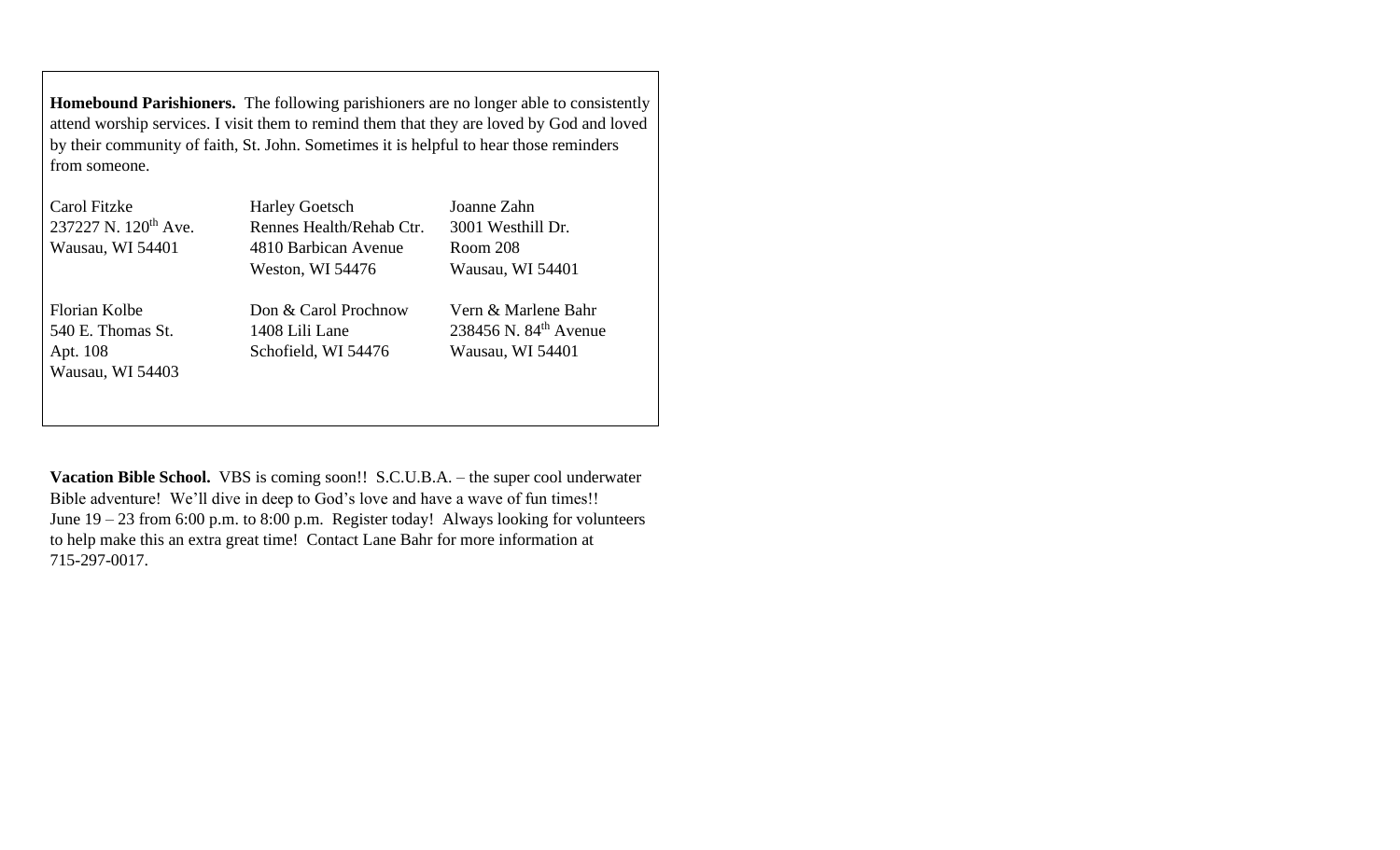- 
- 
- 
- 
- 
- 
- 
- 
- 
- 
- 
- 
- 
- 
- 6-7 Connie Hoffman
- 6-7 Zayla Howe
- 6-7 Joshua Tesch
- 6-8 Rachel Ohrmundt
- 6-8 Violet Teske
- 6-10 Jason Mueller
- 6-13 Leslie Ugoretz
- 6-14 Jack Graveen
- 6-17 Randy Kopp
- 6-17 Sarah Severson
- 6-20 Ryker Cottrell
- 6-20 Randy Knudsen
- 6-21 Judy Floistad
- 6-21 Clarissa Knapp
- 6-22 Brian Marquardt
- 6-22 Kohin Pasholk
- 6-22 Kurt Rowe
- 6-23 Duane Mueller
- 6-24 Barb Paulsen
- 6-25 Spencer Hoeft
- 6-26 James J. Borelli
- 6-27 Kylee Sala

## **June Birthdays June Anniversaries**

- 6-2 Dylan Landrath 6-1 Tom & Pam LeDuc
- 6-2 Elijah Linzmeyer 6-3 Ken & Karen Matushak
- 6-2 Brendan Ohrmundt 6-4 Dan & Robin Hein
- 6-2 Lee Sillars 6-6 Laverne & Marilyn Grunenwald
- 6-3 Nicole Kudronowicz 6-11 Paul & Stacey Linzmeyer
- 6-3 Brayden Melander 1986 12 Belbert & Brenda Tesch
- 6-3 Rita Radant 6-17 Chuck & Beth Eno
- 6-4 Cody Haroldson 6-19 Scott & Lynn Buchberger
- 6-5 Chuck Eno 6-21 Brian & Nicole Anderson
- 6-5 Billie Jo Grueneberg 6-21 Stuart & Jody Gehrke
- 6-5 Jason Tabaka 6-23 Pete & Phyllis Seubert
- 6-6 Karen Matushak 6-24 Scott & Cherish Oestreich
- 6-6 Shonda Woodmansee 6-29 John & Louise Harter
- 6-7 Brandon Clausen **6-29 Brian & Amy Marquardt**